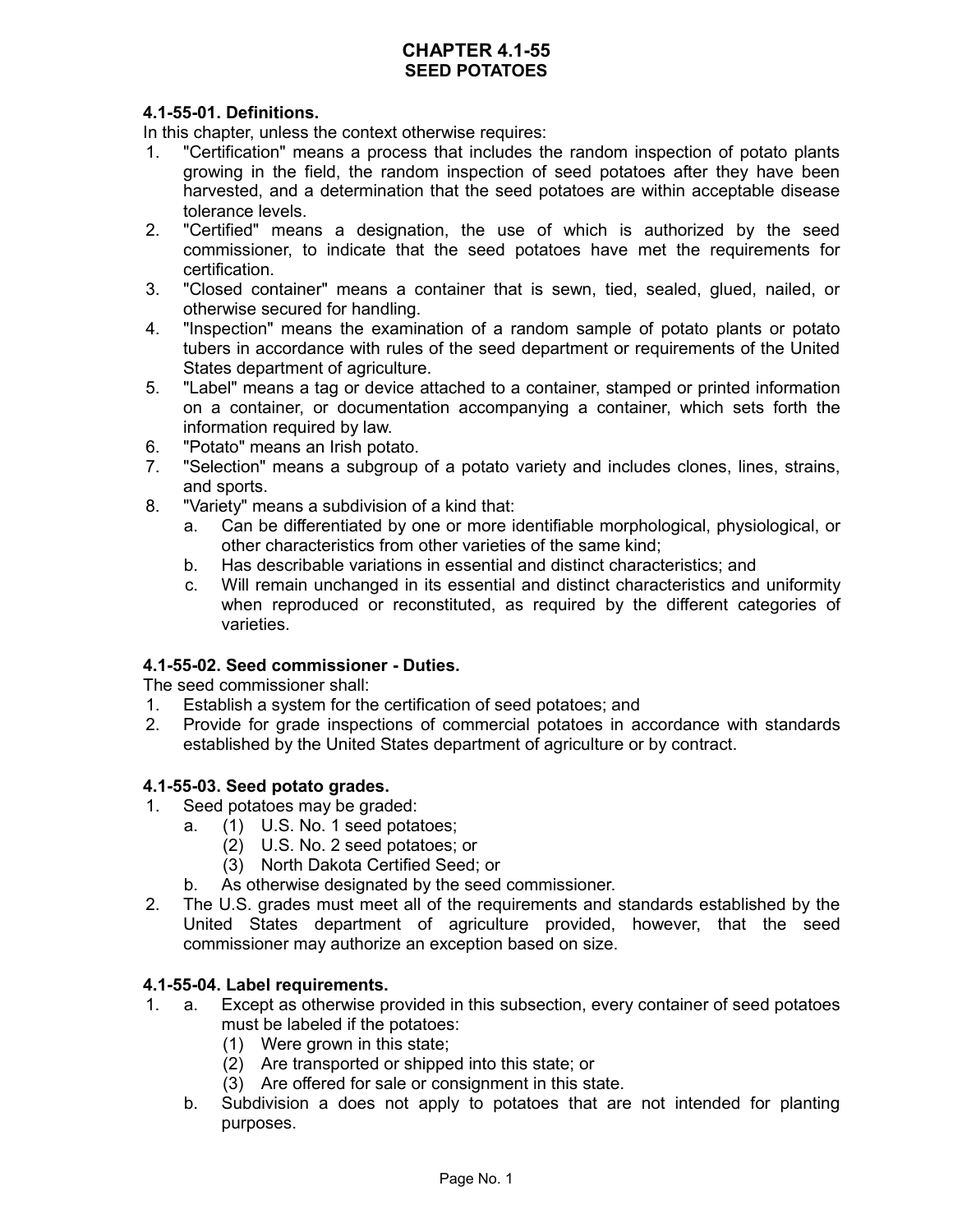- 2. The label must:
	- a. Be plainly printed in English;
	- b. Indicate the net weight when packed;
	- c. Indicate the correct grade or designation; and
	- d. Meet any other criteria established by the seed commissioner.

# **4.1-55-05. Seed potatoes - Certification - Exception.**

- 1. a. A person may not plant seed potatoes unless the seed potatoes:
	- (1) Have been certified by the seed commissioner as meeting the standards of this state;
	- (2) Have been certified by another state or province having seed potato standards that are determined by the seed commissioner to meet or exceed the standards of this state; or
	- (3) At the request of the producer, were field inspected and approved for planting by the seed commissioner.
	- b. Subdivision a does not apply to a person who:
		- (1) Plants less than one acre [.405 hectare] of seed potatoes; or
		- (2) Is within twelve months of having that person's own certified parent seed potatoes.
- 2. The seed commissioner shall permit a North Dakota producer to sell or otherwise transfer certified seed potatoes to another North Dakota producer. The recipient producer may plant the seed potatoes only for commercial production. The seed potatoes may not be recertified or retained for use in the following production cycle.
- 3. If the seed commissioner determines that seed potatoes meeting the requirements of this section are not available in sufficient quantities to fulfill planting needs, the seed commissioner may permit the planting of seed potatoes with a higher disease content, provided that bacterial ring rot is not present and that no other serious disease threat is posed.
- 4. For purposes of this section, a "North Dakota producer" means a person that grows potatoes on property located within this state.

### **4.1-55-06. Records.**

Any producer that plants more than one acre [.405 hectare] of seed potatoes shall maintain records indicating the acreage [hectarage], varieties, and source of all seed potatoes planted. The producer shall retain the records for a period of two years from the completion of planting and make the records available to the seed commissioner upon request.

### **4.1-55-07. Imported seed potatoes - Certification requirement.**

All seed potatoes brought into this state must be accompanied by:

- 1. A grade certificate;
- 2. A health certificate indicating that the seed potatoes were field inspected by an official certifying agency and meet standards that are determined by the seed commissioner to be similar to those established by this chapter; and
- 3. Any other documentation required by the jurisdiction of origin for seed potatoes entering that jurisdiction.

### **4.1-55-08. Exported seed potatoes - Certification requirement.**

All seed potatoes leaving this state must be accompanied by:

- 1. A grade certificate; and
- 2. If required by the receiving jurisdiction, a health certificate.

### **4.1-55-09. Official inspection locations - Designation.**

1. The seed commissioner shall designate the locations at which potato shipment inspections are conducted. In determining the locations, the seed commissioner shall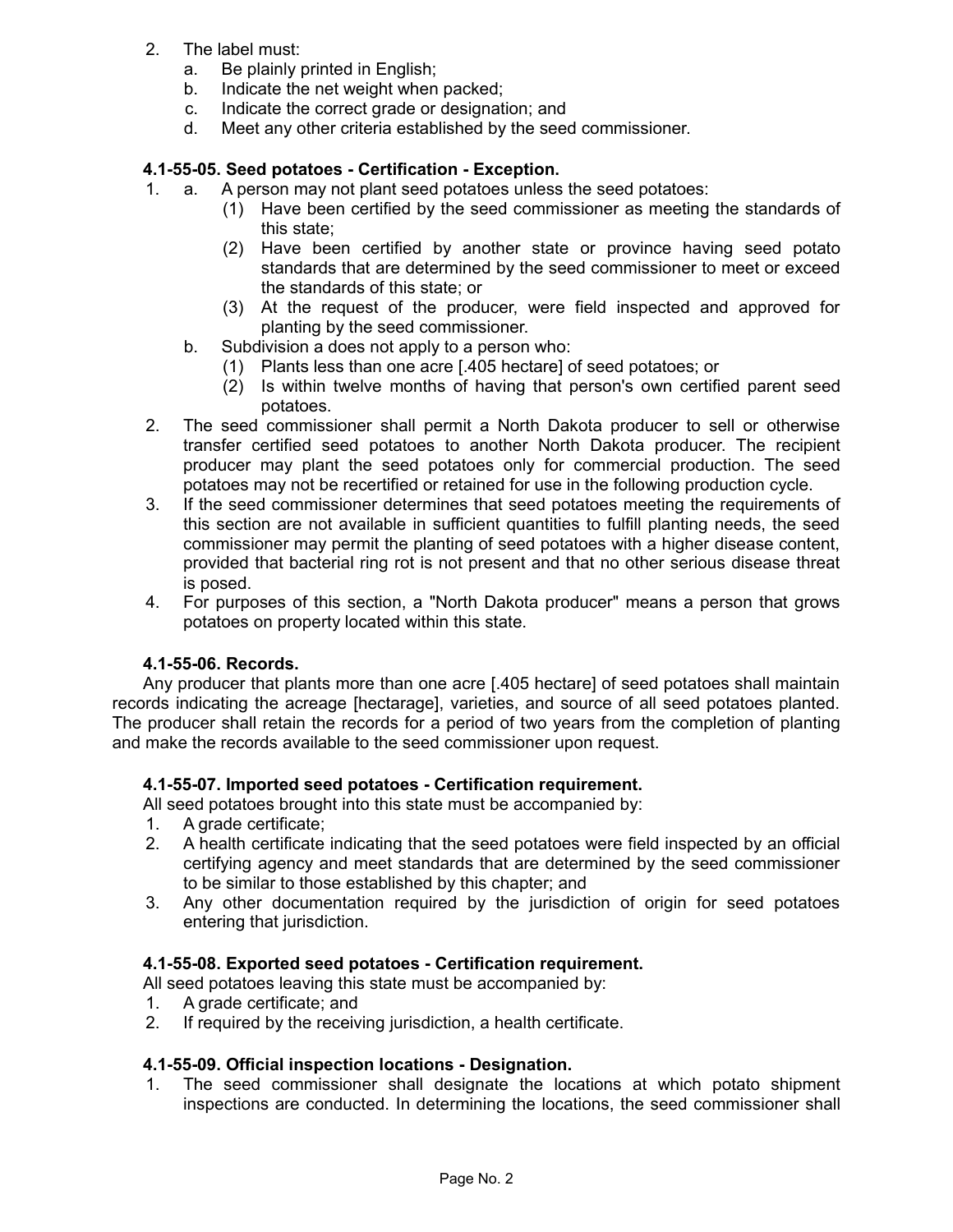consider the volume of shipments requiring inspection and the expense of maintaining the locations.

2. Upon request, the seed commissioner may provide inspection services at locations other than those designated in subsection 1. The seed commissioner may charge a fee for conducting any inspections requested under this subsection.

### **4.1-55-10. Potatoes shipped into state - Labeling requirement - Exception.**

If seed potatoes are shipped into this state, the person receiving the potatoes shall ensure that the potatoes are labeled:

- 1. In the same manner as required for potatoes grown in this state; or
- 2. In accordance with the requirements of the state, territory, or country of origin, if permitted by the seed commissioner.

## **4.1-55-11. Grade inspection certificate - Prima facie evidence.**

A grade inspection certificate issued by the seed commissioner is prima facie evidence that the seed potatoes described in the certificate were of the grade, quality, and condition indicated on the certificate at the time of inspection.

### **4.1-55-12. Liability - Potato crop quantity and quality.**

A warranty of any kind, either expressed or implied, including a warranty of merchantability, fitness for a particular purpose, absence of disease, varietal identity, or selection identity, is not made by the seed commission, the seed department, the seed commissioner, or any certified seed potato producer, as to the quantity or quality of the crop produced from the seed potatoes that were inspected and certified. The sole warranty is that the potatoes were inspected under the rules of the seed department or the United States department of agriculture. The seed commissioner functions and serves only in an official regulatory manner.

# **4.1-55-13. Plant and seed records - Exempt.**

- The following records of the seed commission are exempt from section 44-04-18:
- 1. Records of any plant or seed inspection, analysis, or testing and germination, purity, variety, or disease determinations conducted by the seed department on a fee-for-service basis for nonpublic entities or persons; and
- 2. Information received by the seed commissioner under this chapter from a nonpublic entity or person that the nonpublic entity or person determines is proprietary information or a trade secret.

## **4.1-55-14. Prohibitions.**

- 1. A person may not offer for sale, sell, transport, or ship any seed potatoes that:
	- a. Are not labeled in accordance with this chapter; or
	- b. Are labeled with information the person knows is false or misleading.
- 2. A person that sells seed may not alter the label or a grade inspection certificate issued by the seed commissioner.

### **4.1-55-15. Seizure of seed potatoes - Liability.**

- 1. The seed commissioner may seize any seed potatoes, if the seed commissioner believes that the seed potatoes are mislabeled.
- 2. The seed commissioner may hold any seed potatoes seized under this section until they are:
	- a. Graded or reconditioned to meet the claims on their label; or
	- b. Properly relabeled.
- 3. The seed commissioner is not liable for any loss or damage, or any other costs due to seizure when acting in accordance with this chapter and any applicable rules.
- 4. A person aggrieved by a seizure under this section may request a hearing pursuant to chapter 28-32.